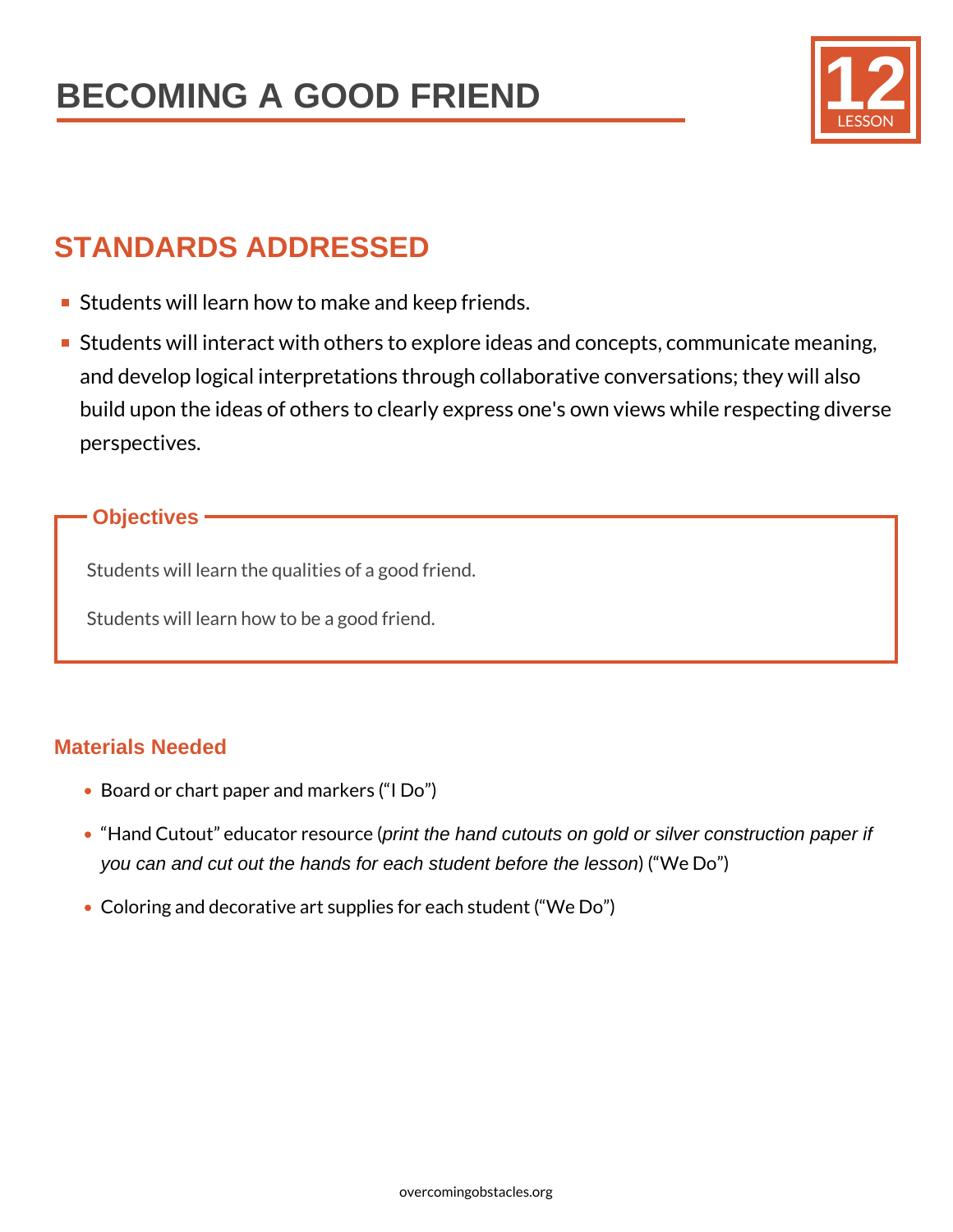**Starter** (5 minutes)

Ask students to raise their hand if they can think of a pair of good friends from television shows or movies they have seen. Once students have thought about it, ask them to share how they know they are good friends. After a few examples have been given, tell students, "Today, we are going to discuss the qualities of a good friend."

### **Teacher Presented Knowledge / I Do** (10 minutes)

Ask students to share what they feel are the qualities of good friends. As students list qualities, write them on an anchor chart. Guide students to understand that friends understand each other, friends should be able to trust each other, friends don't always agree, friends give each other encouragement, and friends help each other.

### **Guided Student Practice / We Do** (15 minutes)

Tell students, "Now that we have discussed the qualities of a good friend, we are going to make 'friendly high fives' to remind us what good friends do. That way, each time you give a person a high five, you will remember how to be a good friend."

Pass out gold or silver hands and a marker to each student. Instruct students to write their names in the palm of the hand. Then, on each finger, write one quality of a good friend using the qualities listed on the anchor chart. Once finished, each student should end up having five traits of a good friend on their hand. Have students decorate their hands and display them in the classroom.

#### **Student Independent Practice / You Do** (20 minutes)

Once all hands are completed, divide students into equal groups and tell them, "Now, we are going to practice one of our friendly qualities: encouragement. I want each of you to high five the classmates in your group and give him or her a genuine compliment. Once you have done so, return to your desk." Circulate around the classroom as students are complimenting their peers.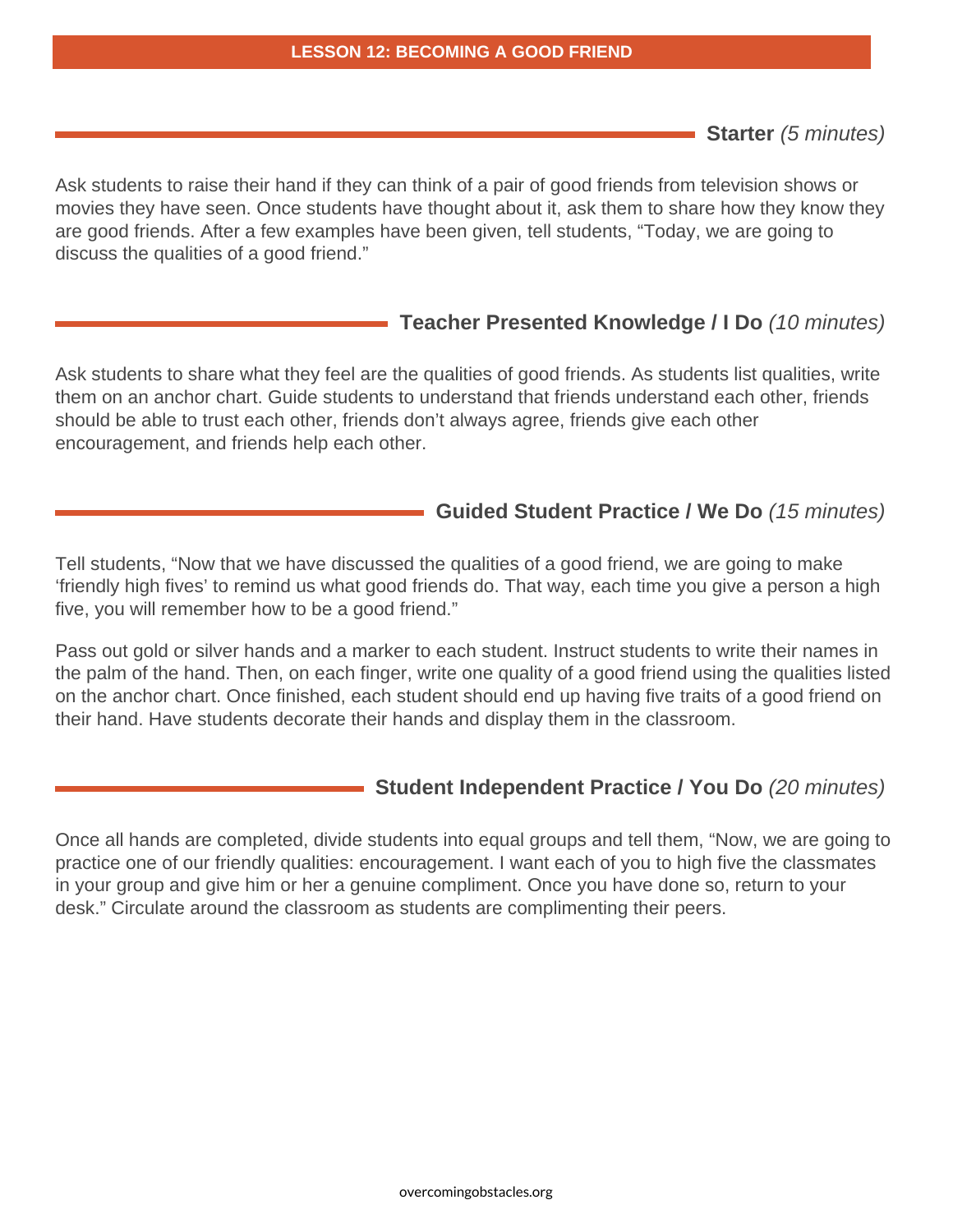**Closure** (3 minutes)

Tell students that any time they give a classmate a high five, they should think about how they can be a good friend to that person. Remind students that to have a good friend, you need to be a good friend.

### **Student Assessment**

- 1. Describe a time a person was a good friend to you.
- 2. How can you be a better friend?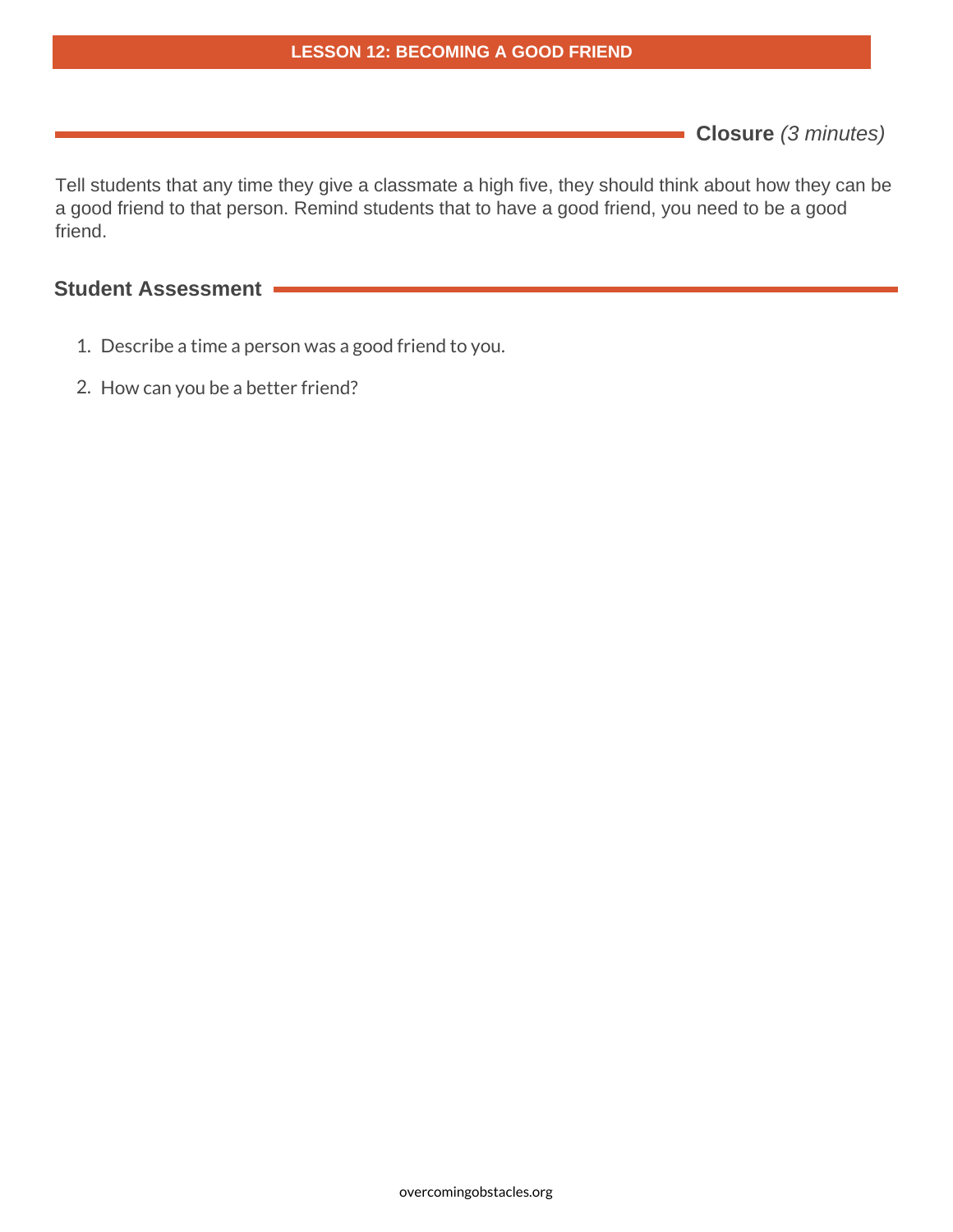## **LESSON EXTENSIONS**

### **Art Extension**

Students can illustrate a page for a class book titled How to Be a Good Friend.

### **Drama Extension**

Students can role-play acts of friendship in front of the class.

**ELA Extension**

Have students write about what they think makes someone a good friend.

### **Music Extension**

Have students make their own friendship songs, or take existing songs and change the lyrics so they are about being a good friend.

### **PE Extension**

Designate a "buddy bench" area during recess and tell students it is an area where they can sit if they are looking for someone to play with. Explain to students that if they are playing and see someone sitting there, they should invite them to play, too.

### **Technology Extension**

The class can create a "Friendship Wordle" out of the adjectives that describe a good friend. To create a Wordle, go to http://www.edwordle.net/.